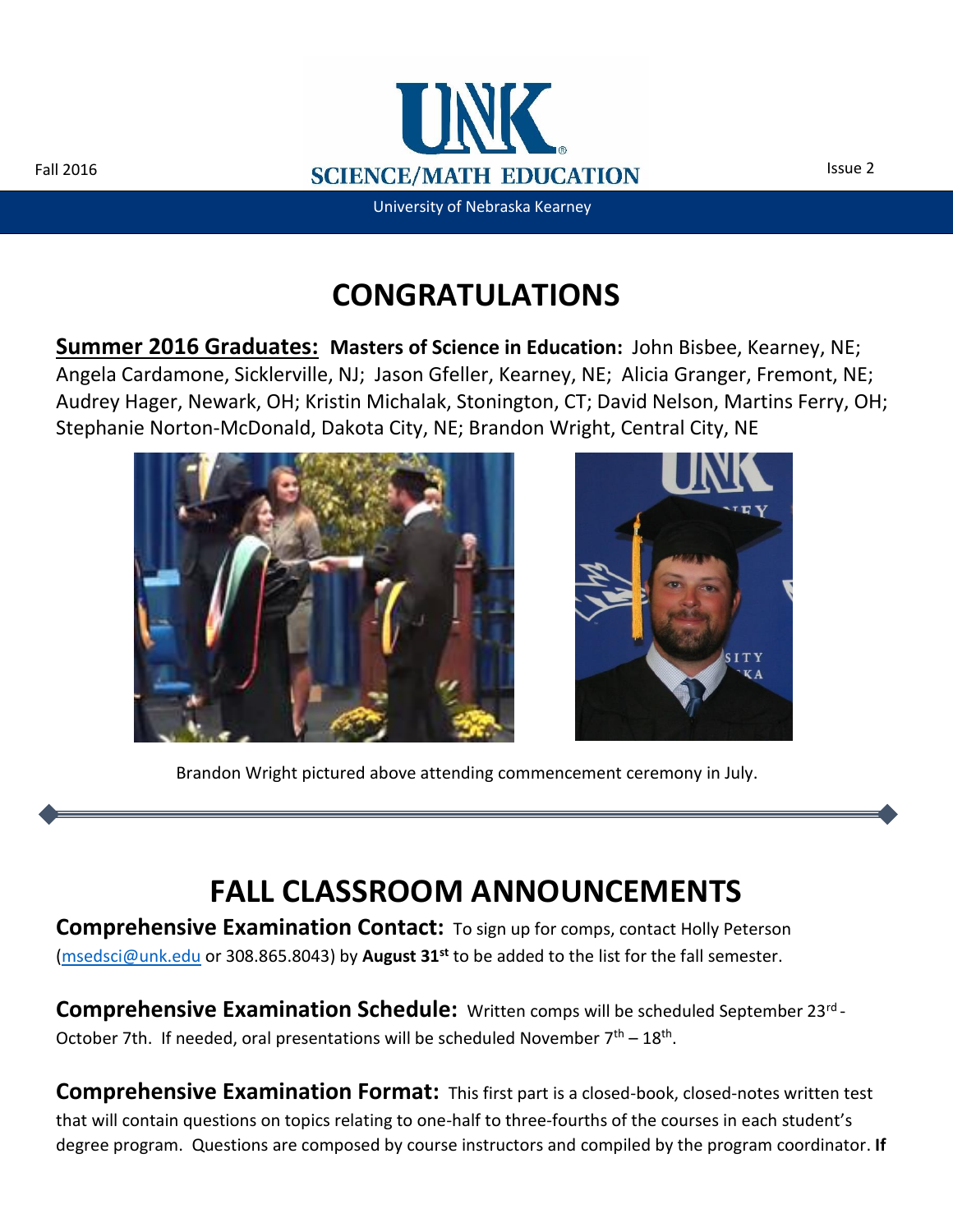**the student passes in all categories assessed, then he or she passes the comprehensive exam without needing to take Part 2**. The format of **Part 2 is** determined by the Program Committee but will usually consist of a meeting between the student and the Committee in person or *via* videoconferencing during which the student will answer questions posed by Committee members. The questions *will be focused on topic areas that were determined through the Part 1 grading that did not meet program assessment expectations.*

**Fall Graduation:** Students planning to graduate in December must apply for graduation online via MyBlue, even if you do not plan to attend the ceremony. The deadline to apply for graduation is September 15. There is a \$25 application fee which can be paid online. The Commencement ceremony will take place **Friday, December 16th at 10:00 a.m. at the UNK Health and Sports Center.** Please let us know if you plan to attend the winter commencement.

**Program Advising/Planning Tips:** Prioritize the courses in Math, Physical Science/Physics, Chemistry, and the curriculum course as these courses are only offered during specific semesters. The research course, pedagogy course, and courses from the Biology department are offered every semester and are suggested to be taken during the fall and spring semesters when the other courses are not offered. Classes for the spring semester will be available on MyBlue, September 19th and **early registration is October 24th – November 11th .** Below is a list of anticipated class offerings through 2018.

#### PROFESSIONAL COMPONENTS

- *CURRICULUM COURSE -* TE 809P Curriculum Implementation **(summer semesters)**
- *RESEARCH COURSE -* TE 800 Educational Research **(every semester)**
- *PEDAGOGY COURSE -* TE 804 Curriculum Development in Multicultural Education **(every semester) OR** TE 886P Technology Tools for Teachers **(every semester)**

### MAJOR EMPHASIS AREA, SUPPORITNG CLASSES AND ELECTIVES:

BIOLOGY:

**Each semester,** roughly **15 biology courses** offered that will meet the requirements for your program.

CHEMISTRY:

**Spring 2017** - CHEM 820 Inorganic Chemistry for HS Teachers **Summer 2017** - CHEM 805 Chemical Management & Safety for HS Teachers – 1 cr **Summer 2017** - CHEM 899P Chemical Kinetics for HS Teachers – 2cr **Fall 2017** - CHEM 864 Analytical Chemistry for HS Teachers **Spring 2018 -** CHEM 899P Organic Chem for HS Teachers **Summer 2018 -** CHEM 810 Environmental Chem for HS Teachers **Summer 2018** - CHEM 855 Biochemistry for HS Teachers

 PHYSICS/PHYSICAL SCIENCE: **Summer 2017** - PHYS 813 Intro to Analog & Digital Electronics (4 cr) **Fall 2017** - PHYS 800 Advanced Physical Science **Summer 2018** - Earth Science for HS Teachers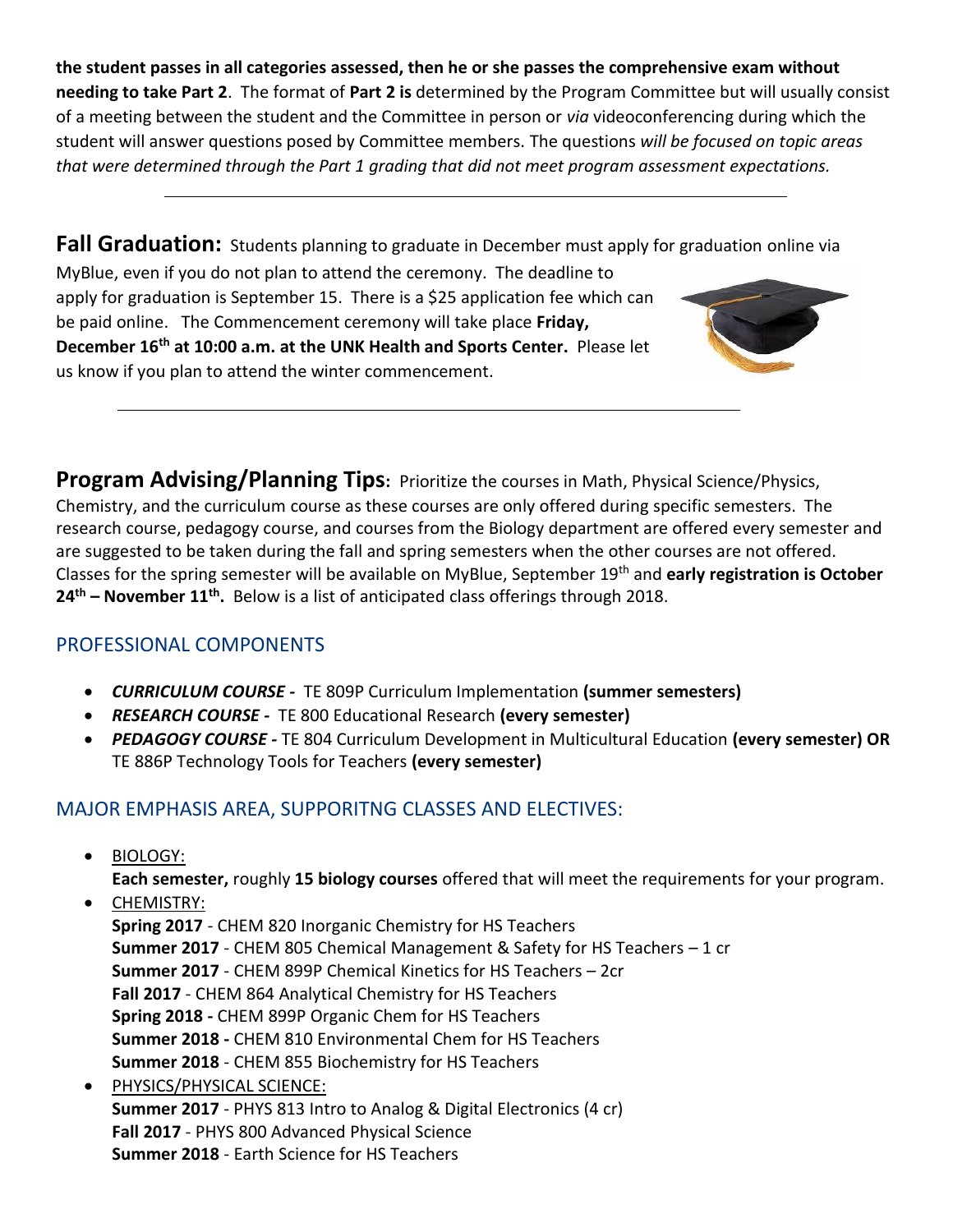- MATHEMATICS: **Summer Semesters**: Next summer's courses are in development.
- **TEACHER EDUCAITON: Each semester,** many teacher education courses offered that will meet the elective requirements.

### CAPSTONE COURSE:

**Spring 2017 (then every fall/spring)** - SMED 888 Science/Math Education Capstone Course

### **New Capstone Course - SMED 888 Science/Math Education Capstone (3 credits):**

This course is designed to culminate the student's experience in the Science/Math Education program.

Students will complete the **comprehensive exam** and a **capstone project** which integrates educational research, curriculum design, science/math content application, and assessment. Based on a literature evaluation of a specific concept or problem in science/math teaching, the student will develop a new curricular unit, or redesign an existing one, to be implemented in a high school or middle school science/math course that the student is teaching that semester. This unit must apply science/math content from their degree program courses and the student must assess the impact of the new/revised unit on student learning.



**Prerequisite:** Completion of TE 800 Educational Research and at least 24 hours of the Science/Math Education degree program (including 6 or more in the Major Emphasis category).

#### **Important Details:**

- Scheduled Spring 2017
- Available fall and spring semesters
- Course is recommended to be taken on the semester of graduation
- Summer graduates will need permission to complete the course during the spring semester
- **NEW STUDENTS** entering the program starting in the fall of 2016 will be required to complete SMED 888 as a part of their program.
- **CURRENT STUDENTS** can opt to switch to the current catalog to have SMED 888 replace three credit hours of supporting coursework but the supporting coursework will still need to come from **two** departments (BIOL, CHEM, MATH, and PHYS) outside the major emphasis.

What to do if a class if full: Below is the list of preferred permit contacts for each department to have permits issued or to be put on a waiting list: